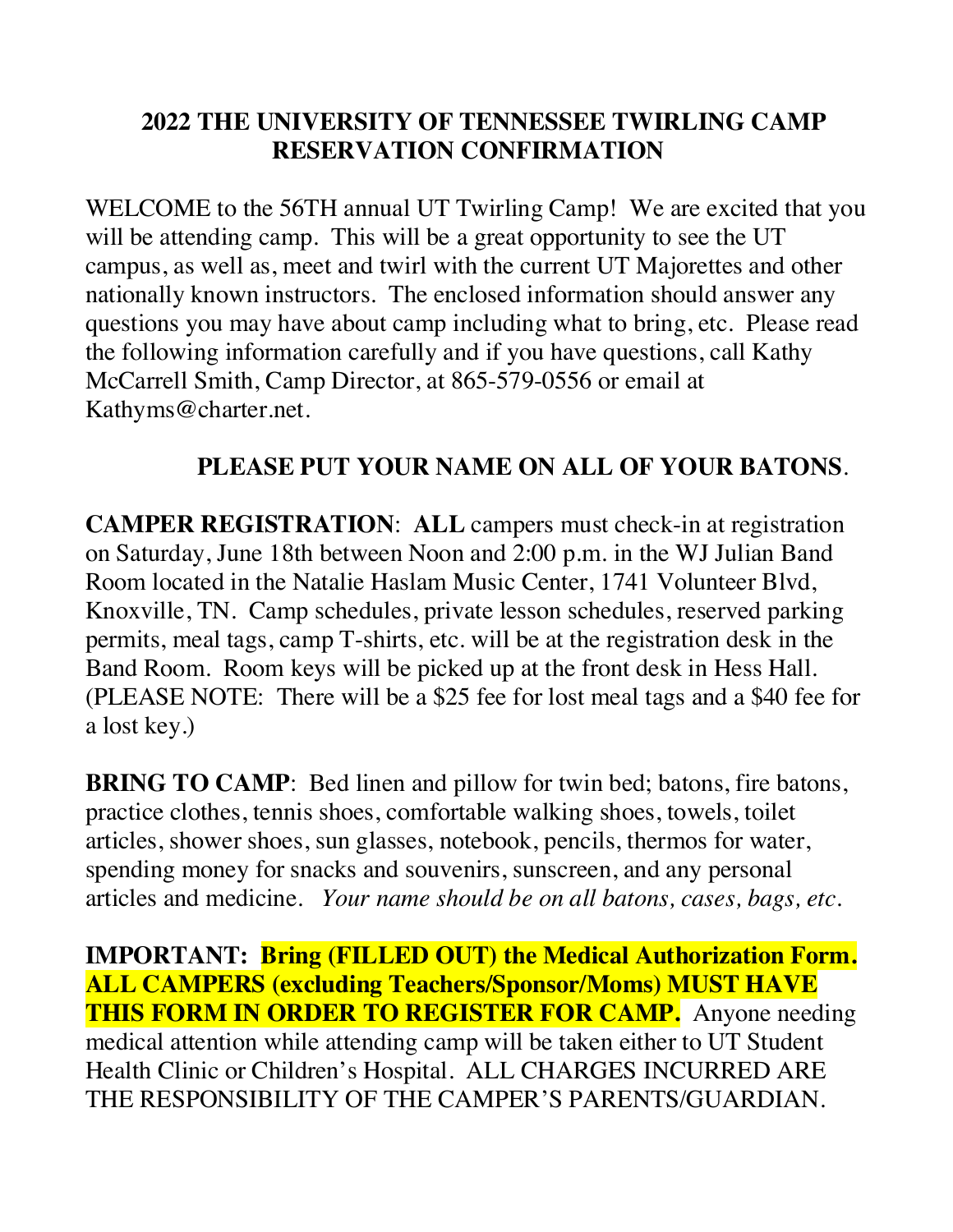**DORM INFORMATION:** The room set-up at Hess Hall two campers per room. There are community baths on each floor. Each room has a microwave and refrigerator. Room set-up can be viewed at this website: http://uthousing.utk.edu/tnliving/current/index.shtml

**SPECIAL EVENTS**: Swim Party Sunday, June 19, 7:30-830 p.m., Aquatic **Center** Fire Baton Class - Monday, June 20, 7:30-9:00 p.m. – MUSIC CENTER parking lot. Performance Program - Tuesday, June 21, 10:00 a.m. – James Cox Auditorium, Alumni Memorial Building- PARENTS WELCOME!

**PRIVATE LESSONS:** Private lesson schedules will be given out at Registration.

**PARKING:** Anyone bringing a car on campus will be required to purchase a parking permit at a cost of \$5 per day. Reserved permits will be available at registration. Cars without a permit may be ticketed/towed.

**BAND ROOM ADDRESS:** The University of Tennessee Band, 1741 Volunteer Blvd, Knoxville, TN 37996-2605. Band Room phone number - 865-974-5031.

**DIRECTIONS TO CAMP REGISTRATION**: Take exit 387 off I-40 and follow signs to 17th St. Turn right onto 17th St. Follow 17th to the Cumberland Avenue intersection and cross Cumberland; you are now on Melrose Avenue. Go to stop sign, turn right onto Andy Holt Avenue then left on to Pat Head Summit Street. Natalie Haslam Music Center will be on the left—across the street from Tom Black Track.

**PAYMENT OF FEES:** All payments must be made prior to Saturday, June 18<sup>th</sup>. All payments must be made using the camp registration system.

**REFUNDS** - No refunds will be processed after June 11, 2022. Written notification prior to that date is required to receive a refund. 50% of the fee will be refunded before June  $11<sup>th</sup>$ . No refunds will be given after June  $11<sup>th</sup>$ .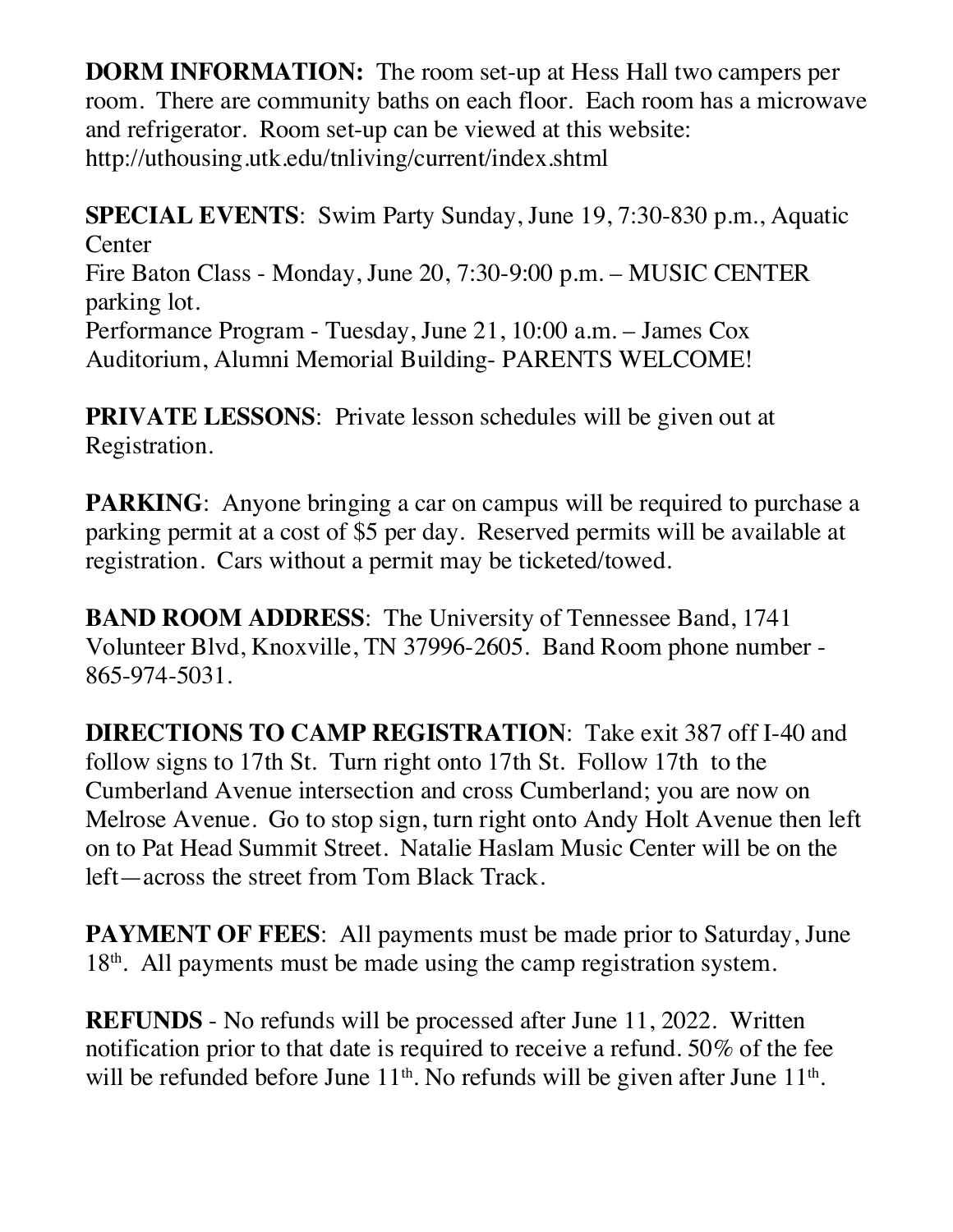**COST OF MEALS FOR COMMUTERS**: Meals will be eaten in the Presidential Dining Hall with other campers. Cost to purchase a meal ticket for day students is \$70 and must be reserved by June 1st. Meal tickets will NOT be available for purchase at registration. Meals begin with a pizza party FOR ALL CAMPERS (day students and resident campers) on Saturday evening. For resident campers and those purchasing meal tickets, breakfast on Tuesday morning is the last meal provided by camp.

ALL QUESTIONS SHOULD BE DIRECTED TO THE BAND OFFICE – 865-974-5031. OFFICE HOURS ARE 8:30 A.M. - 4:30 P.M. MONDAY-FRIDAY.

# *DRESS FOR EACH DAY OF CAMP*

*Saturday, June 18 - ORANGE DAY Sunday, June 19 - Pirate DAY Monday, June 20 – Wild West DAY Tuesday, June 21 - CAMP T-SHIRT DAY*

 *Prizes will be awarded for best dressed each day.*

**We will have a "Best Decorated Baton" Contest. Twirlers, use your imagination and try to come up with the most original and unusually decorated baton. Batons will be judged during the Pizza Party on Saturday.**

**The Top Ten Twirlers (ages 10 & up) will be selected to perform at the**  halftime show with the UT Majorettes on September 17<sup>th</sup>. The winners **will be announced during the performance program on Tuesday June 21st.**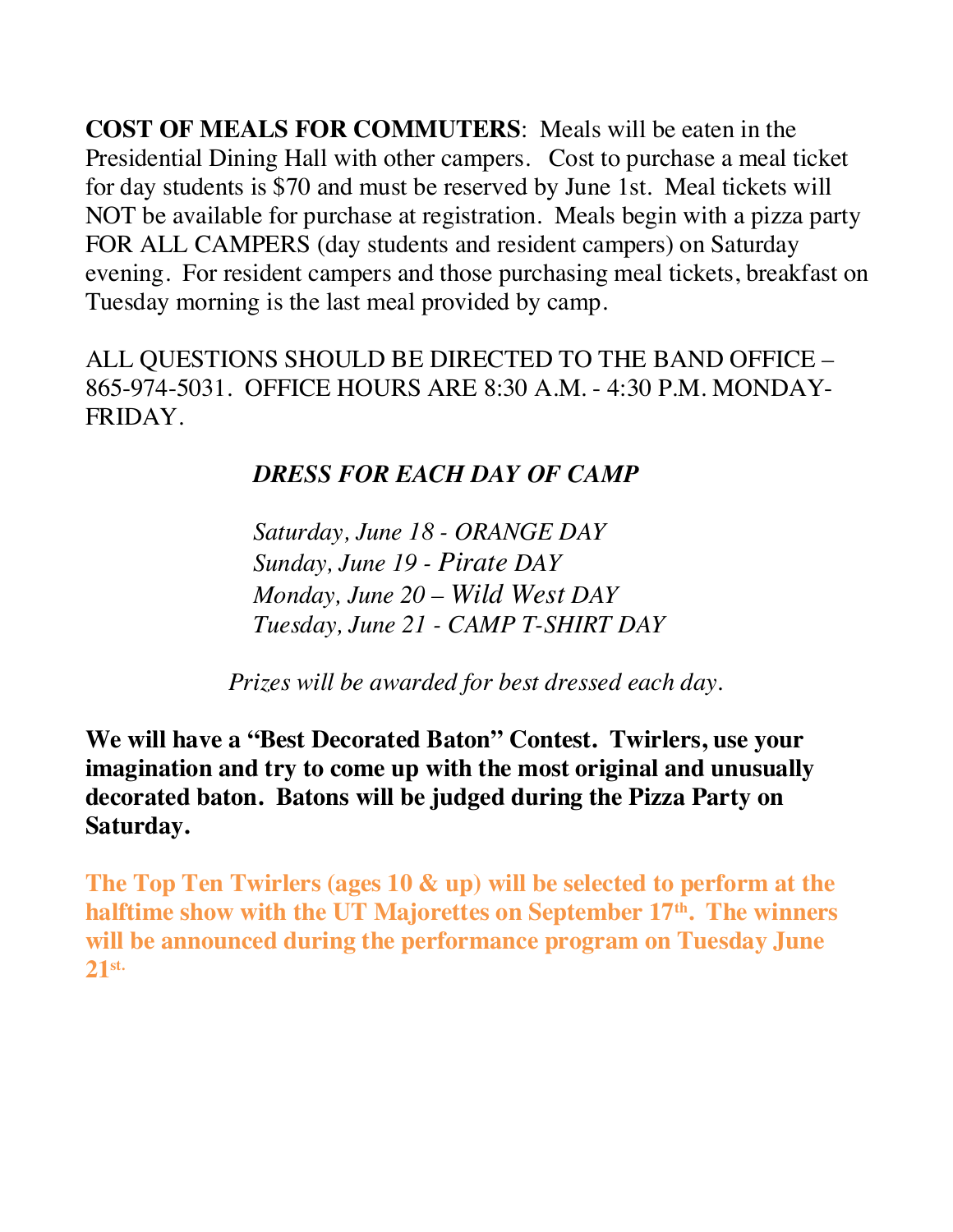### **2022 UT TWIRLING CAMP RULES AND REGULATIONS**

**CURFEW:** BE IN YOUR DORM BY 9:30 P.M. ROOM CHECK WILL BE AT 10:00 P.M. You should not be in the halls wandering around after curfew. Refrain from loud talking or music that would disturb others. **NOTE** - There will be a floor meeting at 9:45 p.m. in the lobby of each floor Saturday evening. TEACHERS: If you have young students who need to be in bed before the 9:45 P.M. meeting, give a counselor or teacher the names and room numbers (in writing) of your students.

**COMMUNICATION OR THROWING ANY OBJECT FROM WINDOWS IS NOT PERMITTED.** DO NOT OPEN WINDOWS OR TAMPER WITH WINDOW ARMS.

**ELEVATORS:** Remember the elevators are for everyone's convenience. Do not hold elevators on your floor. Do not overload elevators. Be sure to read the instructions on each elevator.

**TWIRLING:** DO NOT TWIRL IN DORM OR LOBBY. Ceiling water sprinklers will be activated when hit by a baton.

**FOOD:** Do not order food for delivery after 9:30 p.m. Please keep all trash picked up and disposed of properly. NO SMOKING OR ALCOHOL PERMITTED IN DORMS OR OTHER UNIVERSITY PROPERTY.

**TELEPHONES:** No phones are available in dorm rooms. Calls may be made from the lobby phone using a calling card.

**KEYS**: There will be \$40 fee for lost keys. At check-out, please return your key to the main desk in the lobby of the residence hall.

**ROOM MAINTENANCE:** Please keep rooms and hallways neat and clean. You are responsible for any damages to your room. Report any damage to main desk immediately.

**ROOM SECURITY:** To protect yourself and your belongings, please keep your room locked at all times. Keep blinds closed at night and while dressing.